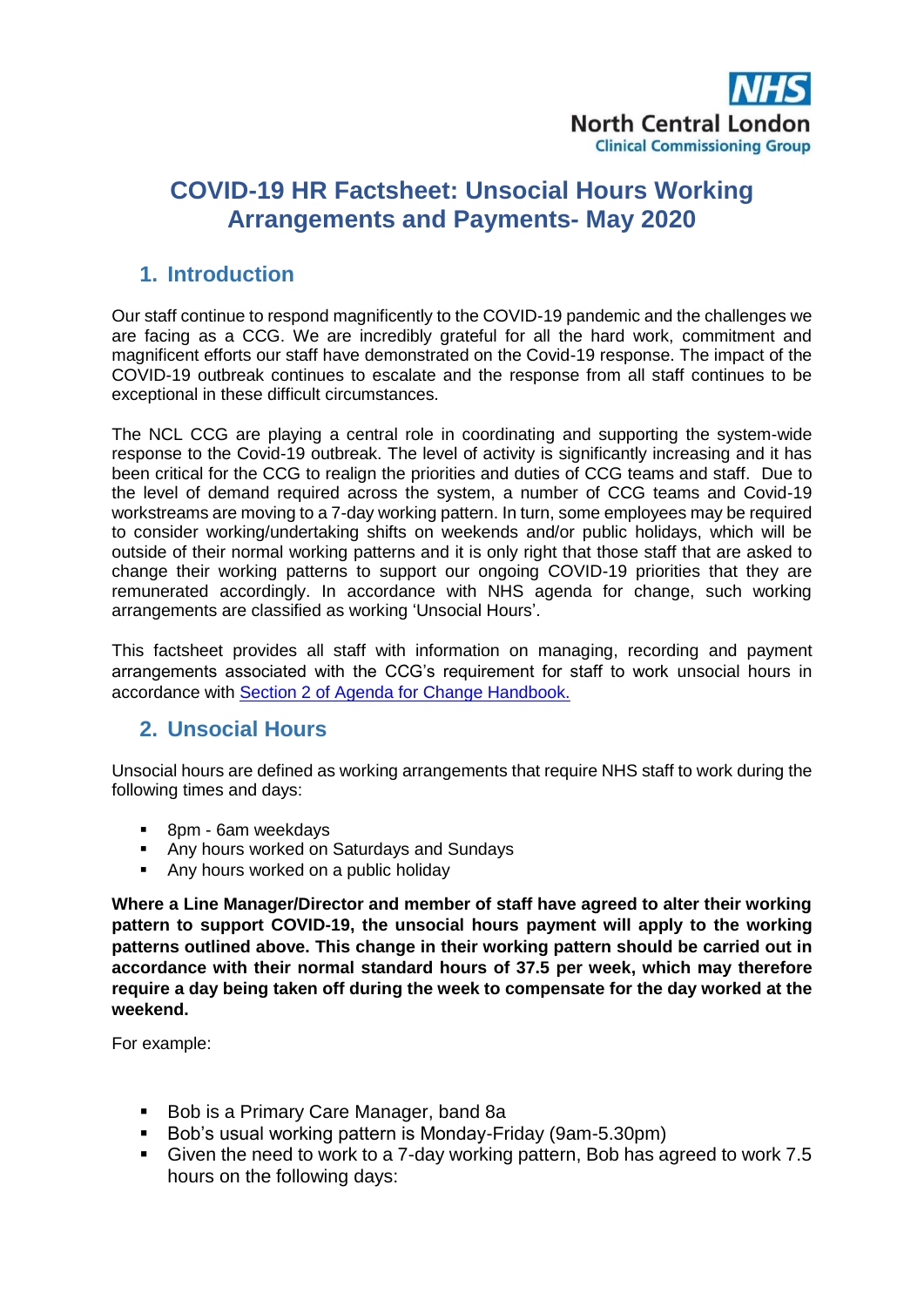- $\circ$  Monday 7.5 hours
- $\circ$  Tuesday 7.5 hours
- $\circ$  Wednesday 7.5 hours
- $\circ$  Friday 7.5 hours
- $\circ$  Saturday 7.5 hours (unsocial hours payment)

Therefore, Bob has worked 37.5 hours per week and his two days off during the week will be Thursday and Sunday.

## **3. Payment for Unsocial Hours**

Section 2 (Maintaining Round the Clock Services) of the NHS Agenda for Change handbook sets out the following pay provisions relating to unsocial hours:

- Unsocial hours payments are calculated using the basic salary.
- **Unsocial hours payments are worked out using basic salary and therefore excludes** payments regarding high cost area supplements, short term recruitment and retention premiums, and any additional responsibility allowances.

The following table sets out the payment that will be made to staff working unsocial hours:

| Unsocial hours payments - 01/04/2020 - 31/03/2021 |                                                                                               |                                                                   |  |
|---------------------------------------------------|-----------------------------------------------------------------------------------------------|-------------------------------------------------------------------|--|
| Column 1                                          | Column 2                                                                                      | Column 3                                                          |  |
| Pay band                                          | All time on Saturday (midnight<br>to midnight) and any week day<br>after 8 pm and before 6 am | All time on Sundays and Public<br>Holidays (midnight to midnight) |  |
|                                                   | Time plus 47%                                                                                 | Time plus 94%                                                     |  |
| 2                                                 | Time plus 41%                                                                                 | Time plus 83%                                                     |  |
| 3                                                 | Time plus 35%                                                                                 | Time plus 69%                                                     |  |
| $4 - 9$                                           | Time plus 30%                                                                                 | Time plus 60%                                                     |  |

Where an employee is required, due to an exceptional management requirement, to work during unsocial hours, discussion will take place between the individual member of staff and line manager to seek their agreement to change their working pattern and days for an agreed period.

## **4. Public Holidays – Time Off In Lieu**

Over Bank Holidays where a CCG member of staff has been asked to work, they will receive the enhanced pay for these hours as outlined in section 3 (above). In addition to receiving the payment for those working hours, staff who have been asked to work on the bank holidays will be able to take the time off at a future date. Staff must agree the date(s) the time off in lieu should be taken with their line manager.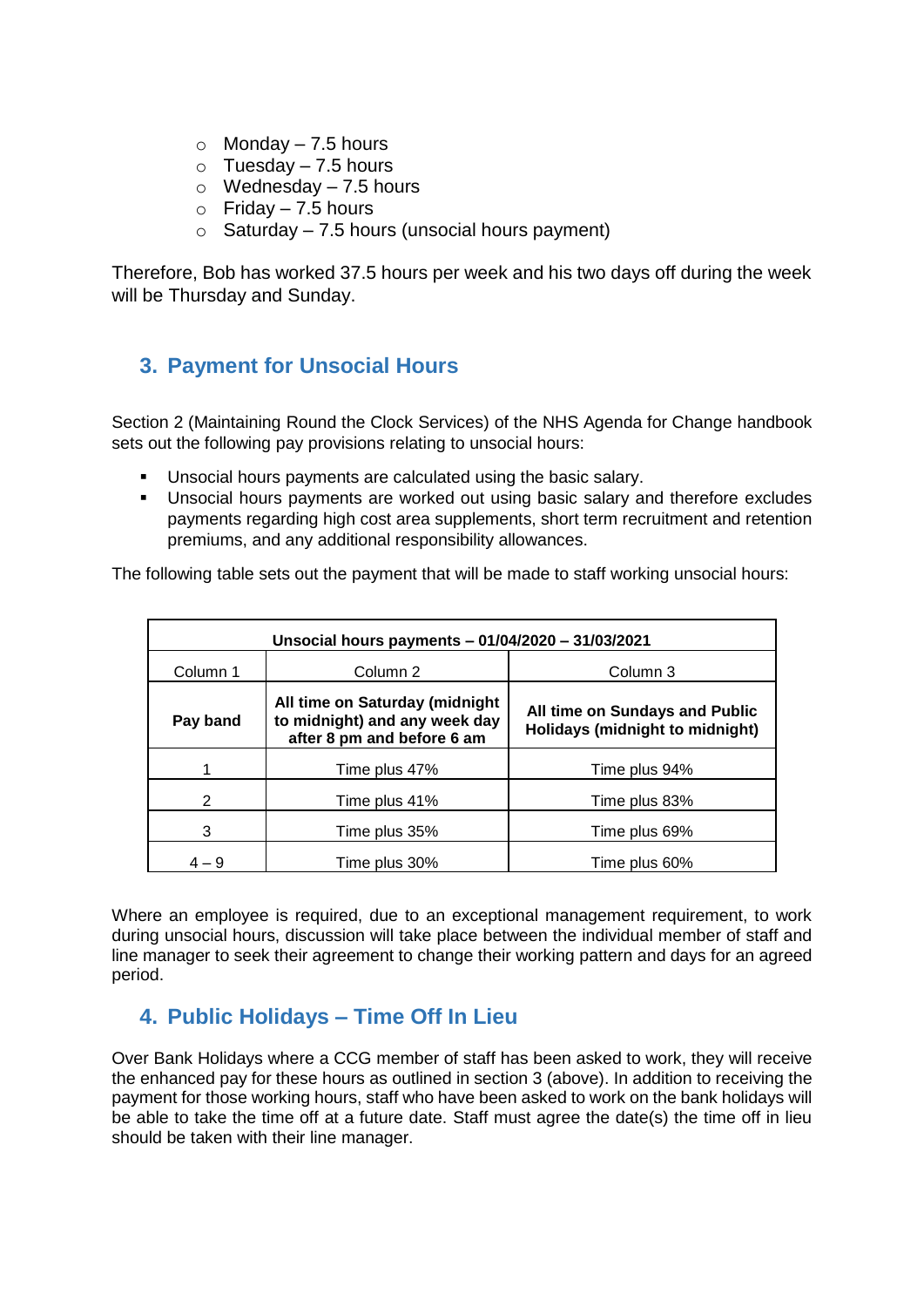For example:

- Bob is a Primary Care Manager, band 8a
- Bob's usual working pattern is Monday-Friday (9am-5.30pm)
- Given the need to work to a 7-day working pattern, Bob has agreed to work 7.5 hours on Monday 13 April – a public holiday.
- Bob's daily basic rate is £100
- Bob's payment for working on the public holiday will be £160 in accordance with the unsocial hours guidance. The £100 basic daily pay, which will be incorporated into the basic pay as there is no change to the basic daily pay and the £60 (i.e. the 60% enhancement rate) will be paid separately to the basic pay and shown as an enhanced pay on the payslip. Therefore, the additional pay that Bob will receive for working on the bank holiday will be £60.
- Bob will also be entitled to take a day off in lieu at a future date, which he should agree with his line manager.

#### **5. Agreement to work unsocial hours**

All staff **must obtain approval and agreement** to work on COVID-19 work activities during a weekend/public holiday prior to undertaking work during these periods.

## **6. Claiming and Payment Arrangements for Unsocial Hours**

#### **All staff must obtain approval and agreement to work on COVID-19 work activities during a weekend/public holiday prior to undertaking work during these periods**.

**All claims must be submitted and approved by the manager by 5th of each month** in order to receive payment during that particular month. Any claims that are submitted and approved after the  $5<sup>th</sup>$  of the month will be processed and paid the following month. Line managers are responsible for checking that all claims they approve match the unsocial dates and hours agreed with the member of staff.

Following the submissions and approvals of all claims for unsocial hours each month, HR will generate a report with this information and send to the relevant Director/Director of Finance for information and payroll will action all authorised the claims.

The following flow chart summarises how staff can claim payments for working unsocial hours.

When completing the documentation for claiming unsocial hours payments please note staff must take at least 20 minutes break when working more than 6 hours in accordance with the working time regulations. The 20 minutes break is unpaid and therefore this has been highlighted within the flowchart below.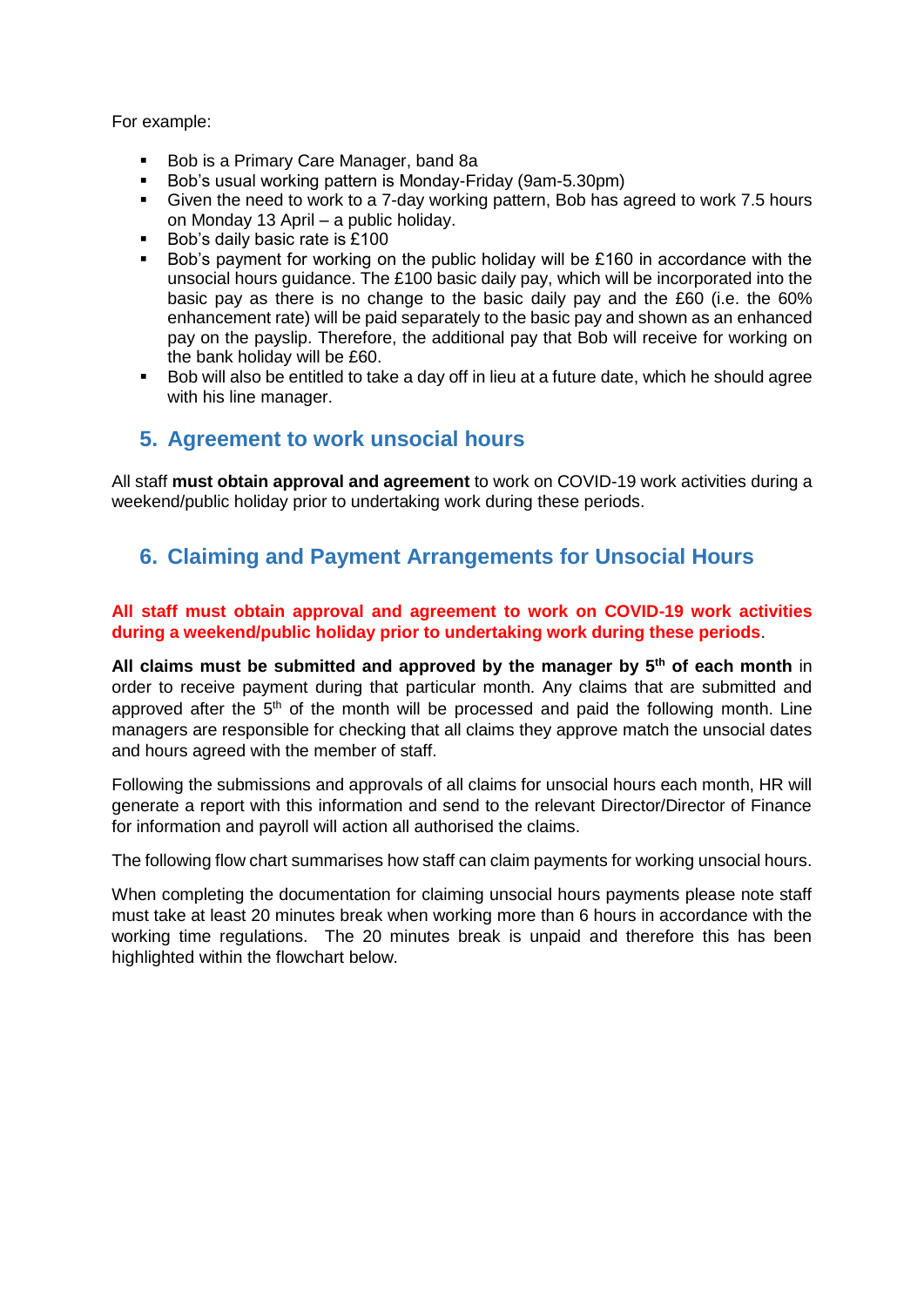

#### **Flow chart summarising how staff can claim payments for working unsocial hours**

*\*Please note that 'Claim Overtime' is a standardised functionality on the Workforce System dashboard and under the 'Type of Claim' section (as detailed in the screenshot below). Staff must select Unsocial Hours (COVID-19) because any pay enhancements for working unsocial hours will be in accordance with section 2 of the agenda for change handbook.*

It is important for both staff and managers to understand that by submitting and approving claims, they are confirming that the information provided with regard to their claim is complete, accurate and validated.

Following the submissions and approvals of all claims for unsocial hours each month, HR will generate a report with this information and send to the relevant Director for information and payroll will action all authorised the claims.